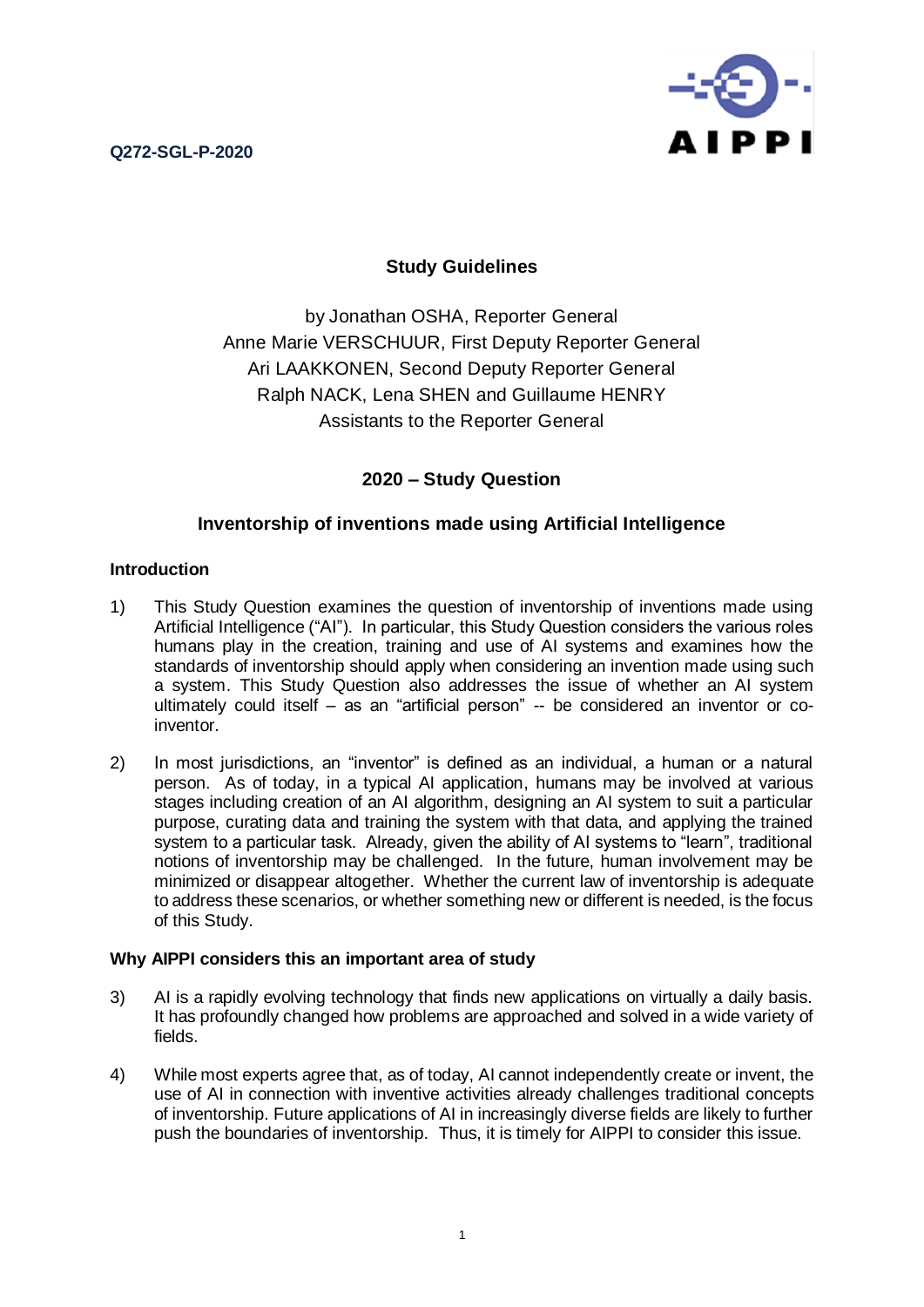5) With AI enlarging its role within the inventive process it is important to scrutinize the current regulations and case law and develop models to account for its growing importance in the future.

## **Definitions**

6) *Definition of Artificial Intelligence*. Recognizing that there is no universally applicable definition of AI, and understanding that other definitions also exist, for the purposes of this Study Question and in order to have a concrete frame of reference for the analysis of inventorship issues, we adopt the following definition:

> Artificial intelligence is an entity (or collective set of cooperative entities), able to receive inputs, interpret and learn from such inputs, and exhibit related and flexible behaviours and actions that help the entity achieve a particular goal or objective over a period of time.

> *See Daniel Faggella, Emerj, [https://emerj.com/ai-glossary-terms/what-is-artificial](https://emerj.com/ai-glossary-terms/what-is-artificial-intelligence-an-informed-definition/)[intelligence-an-informed-definition/](https://emerj.com/ai-glossary-terms/what-is-artificial-intelligence-an-informed-definition/)*

7) *AI Contribution.* As used herein, "AI Contribution" means the contribution to an invention made by an AI entity, as opposed to by a natural person.

## **Relevant treaty provisions**

- 8) There are currently no treaty provisions addressing inventorship of inventions made using AI. However, there are various provisions regarding inventorship in general. Art. 4ter of the Paris Convention grants the inventor the right to be mentioned as such in the patent. Art. 1.3 TRIPs refers to a natural or legal person as an inventor stating that "*In respect of the relevant intellectual property right, the nationals of other Members shall be understood as those natural or legal persons that would meet the criteria for eligibility for protection provided for in the Paris Convention (1967), the Berne Convention (1971), the Rome Convention and the Treaty on Intellectual Property in Respect of Integrated Circuits, were all Members of the WTO members of those conventions.*" Art. 4.1(v) PCT requires naming of the inventor when this is required by the national law of at least one of the designated states. The language of Art. 60 EPC seems to presuppose the inventor is a natural person, providing, "The right to a European patent shall belong to the inventor or his successor in title. If the inventor is an employee, the right to a European patent shall be determined in accordance with the law of the State in which the employee is mainly employed."
- 9) Whether or not AI is considered an inventor currently has to be developed by case law. Especially notable is a modification the UKIPO recently made to its Formalities Manual. On 28th of October 2019 UKIPO updated its Formalities Manual, adding under Section 3.05 a provision stating that "*An 'AI Inventor' is not acceptable as this does not identify 'a person' which is required by law. The consequence for failing to supply this information is that the application is taken to be withdrawn under s. 13(2).*" Although a domestic amendment addressing formalities, it reflects the intention of the UKIPO and the way that it perceives AI at this point of time as well as it might have an impact to patent applications submitted in the UKIPO, USPTO and EPO.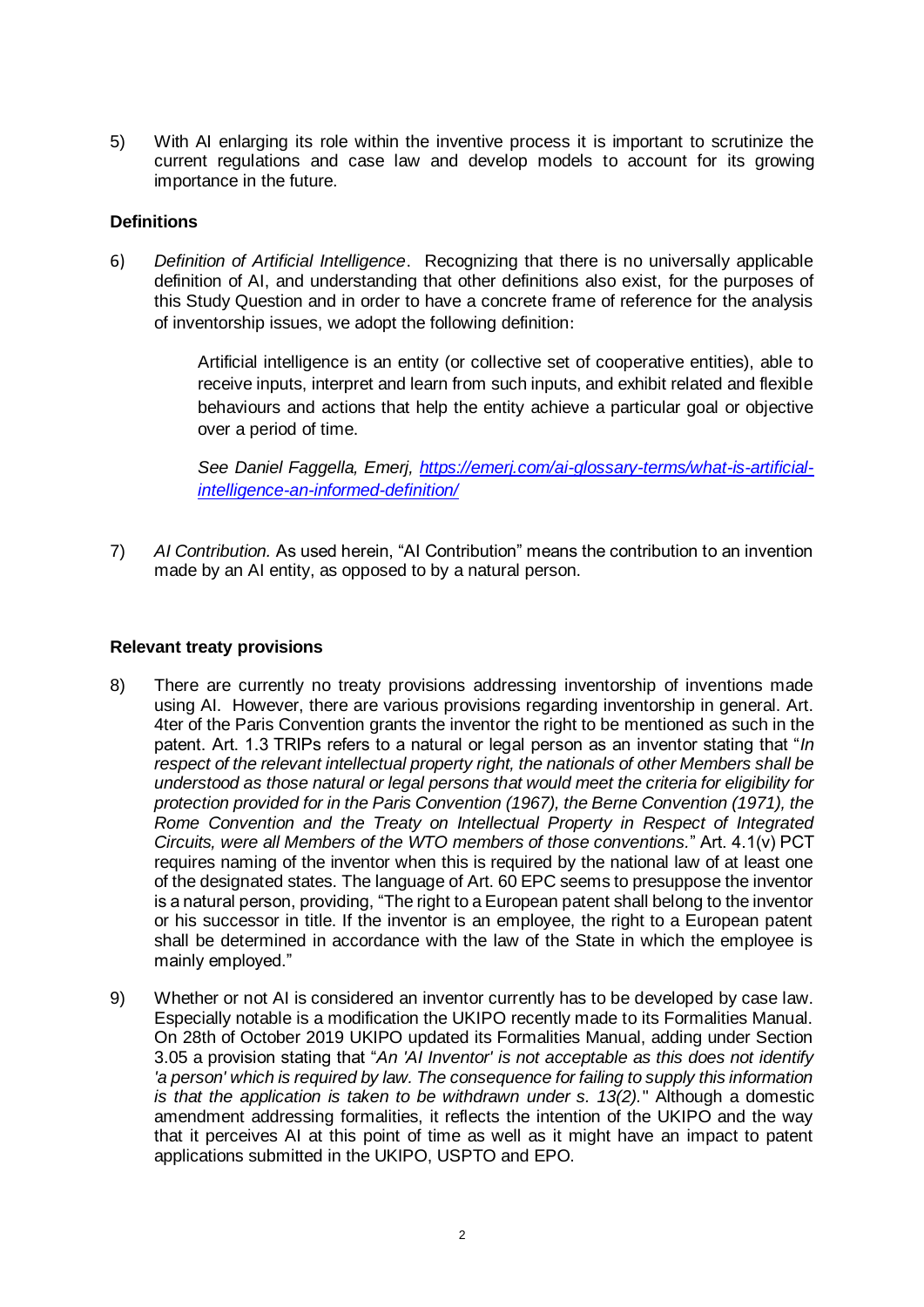10) Most recently, the EPO stated in a brief press release in December 2019 that the EPO has refused two European patent applications in which a machine was designated as inventor. Both patent applications indicate "DABUS" as inventor, which is described as "a type of connectionist artificial intelligence". The applicant stated that they acquired the right to the European patent from the inventor by being its successor in title. After hearing the arguments of the applicant in non-public oral proceedings on 25 November 2019 the EPO refused EP 18275163 and EP 18275174 on the grounds that they do not meet the requirement of the EPC that an inventor designated in the application has to be a human being, not a machine. A reasoned decision may be expected in January 2020.

# **Scope of this Study Question**

- 11) This Study Question is limited to considerations of inventorship of inventions made using AI. Thus, inventorship of AI inventions themselves, *i.e.*, AI algorithms, software to implement AI, and specific AI applications, are outside the scope of this Study Question.
- 12) The scope of this Study Question may touch upon fundamental legal aspects, such as constitutional law aspects as well as on public policy. However, the focus of the work shall lie on the practical issues relating to inventorship of inventions made using AI.

# **Previous work of AIPPI**

- 13) The issue of inventorship of inventions made using AI has not been the subject of any dedicated AIPPI Study Question. However, the previous work of AIPPI has indirectly touched upon this topic multiple times.
- 14) Concerning multinational inventions, in Resolution Q244 "Inventorship of Multinational Inventions" (Rio de Janeiro, 2015), AIPPI noted that "*A person should be considered a (co-)inventor if they have made an intellectual contribution to the inventive concept. The*  inventive concept shall be determined on the basis of the entire content of a patent *application or patent, including the description, claims and drawings.*"In addition, "*The rule to determine intellectual contribution of an inventor should be consistent regardless of the residency or location of the inventor, their citizenship, the governing law of the employment, or the country in which the intellectual contribution was made.*"
- 15) At the Sydney Congress in 2017, AIPPI held a panel session titled "The business of IP – Big Data, big issues" partially addressing the topic of inventorship of inventions made using AI. Although the panel session focused on the general challenges and meaning of AI for the global society, issues concerning intellectual property rights that might arise by the use of AI were also considered. Regarding patent law many issues were discussed including whether or not an invention made by AI is patentable; who would own the patent; whether if AI can be an inventor it can also be an infringer; and the related issues of remedies.
- 16) During the Cancun Congress in 2018, AIPPI held a double-length panel session dedicated to "Artificial Intelligence – the real IP issues" focusing on a general description of the IP issues related to AI.
- 17) Further, at the London Congress (2019), in connection with the Study Question on "Copyright in artificially generated works", AIPPI resolved that "*AI generated works should only be eligible for protection by Copyright if there is human intervention in the creation of the work and provided that the other conditions for protection are met. AI generated works should not be protected by Copyright without human intervention.*" Furthermore, "*Originality (as interpreted by national laws) of the generated work resulting from the human intervention should be a condition for the protection by Copyright*". Still,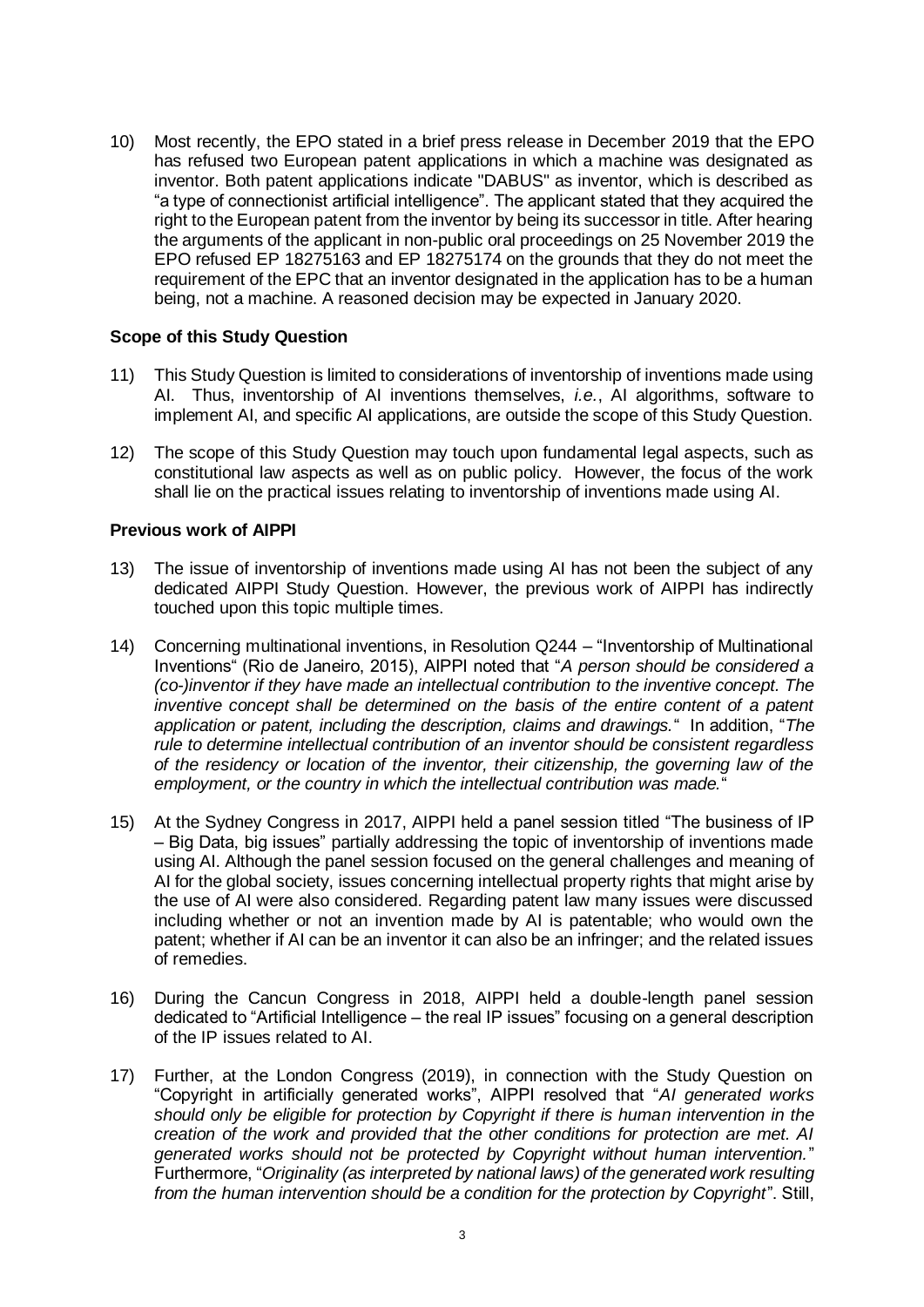"*AI generated works may be eligible for protection other than Copyright protection (as set forth in the Revised Berne Convention), even without human intervention.*"

18) To assist in gathering information about the impact of AI technologies on intellectual property law and policy, in August 2019, the USPTO published questions related to the impact of artificial intelligence inventions on patent law and policy and asked the public for written comments. Those questions covered a variety of topics, including whether revisions to intellectual property protection are needed. In order to accelerate the ongoing discussion, AIPPI's Standing Committee on IT and Internet contributed responses opinion to the questions asked by the USPTO. The Questionnaire is available here: [https://www.federalregister.gov/documents/2019/10/30/2019-23638/request-for](https://www.federalregister.gov/documents/2019/10/30/2019-23638/request-for-comments-on-intellectual-property-protection-for-artificial-intelligence-innovation)[comments-on-intellectual-property-protection-for-artificial-intelligence-innovation.](https://www.federalregister.gov/documents/2019/10/30/2019-23638/request-for-comments-on-intellectual-property-protection-for-artificial-intelligence-innovation) AIPPI's responses are available here: https://aippi.org/wpcontent/uploads/2019/11/USPTO\_AI\_Submission.pdf.

### **Discussion**

- 19) As a starting point of the discussion, it might be helpful to look into the parallel discussion in copyright law, assessing whether there is any general concept of intellectual property law that can be used as guidance for the inventorship issue.
- 20) Many jurisdictions, including most continental European countries, are based on the socalled personalistic copyright law approach. Under the personalistic approach, copyright protection inter alia aims to protect the expression of the personality of the author of a work, as reflected by the originality of a work. This doctrine – if taken alone – seems to generally exclude copyright protection for AI-made works, as such works likely lack any expression of personality of a human being.
- 21) However, based on the Group Reports submitted in the AIPPI Study Question "*Copyright in artificially generated works*" (London, 2019), copyright protection to works created with the assistance of AI is generally available even in those jurisdictions influenced by a personalistic copyright law approach.
- 22) Moreover, in the Resolution adopted by AIPPI on "*Copyright in artificially generated works*" (London, 2019), AIPPI takes the position that "*AI generated works should only be eligible for protection by Copyright if there is human intervention in the creation of the work and provided that the other conditions for protection are met. AI generated works should not be protected by Copyright without human intervention*." However, AIPPI also resolved that "*In case of Copyright protection for the work generated by AI, because the requirements set out in 2) (human intervention) and 3) (originality) above have been met, the protection regime should be identical to other works protected by Copyright. This is in particular true for: Economic Rights; Moral Rights (as interpreted by national laws); Term of protection; Exceptions and limitations; Initial ownership.*"
- 23) Further, the following practical case might be helpful to understand the limitations of the personalistic copyright law approach, as applied in practice. Assume one takes a picture with a camera which has an as yet undiscovered technical defect, so that the final picture looks distorted but yet artistically appealing. In this case, one would attribute authorship (and copyright protection) to the photographer even if the distorted picture does not reflect the photographer's expression at all, but rather the technical properties of the camera.
- 24) The above shows that the personalistic copyright law approach– as an intellectual property law doctrine – is not per se preventing copyright protection of AI-made (or generally: "machine made") works.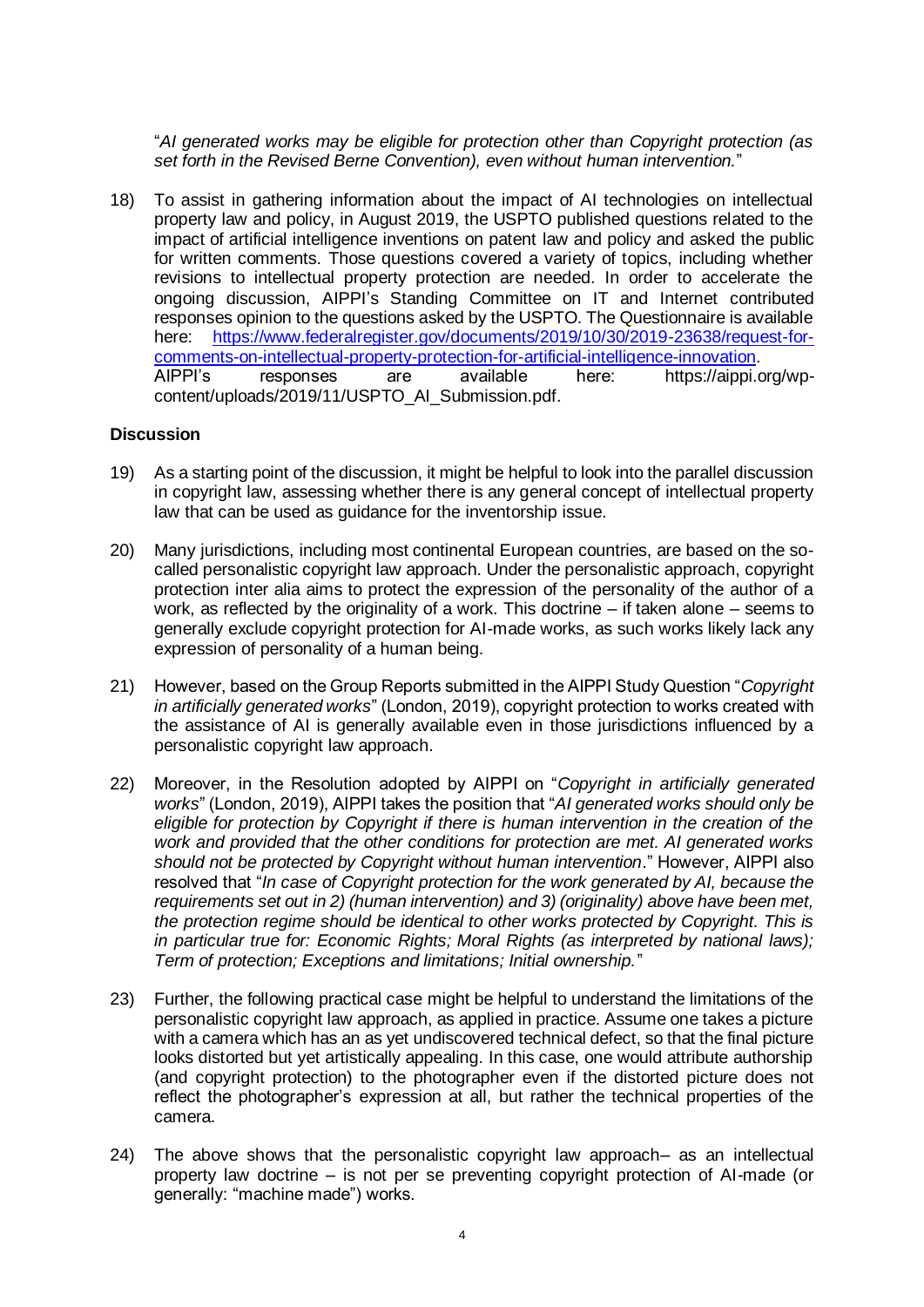- 25) Taking the above copyright-based approach as to AI-made works as a preliminary benchmark, an interesting question is whether patent law shows less or more "personalistic aspects" than copyright law. The aim of patent law is to promote investment into and disclosure of technical innovation. Against this background, the question is whether the law assumes that a patentable invention reflects at all the personality of the inventor. One might initially think that the inventive step requirement reflects the personal challenge of the inventor. However, it is generally accepted that the inventive step requirement is purely objective and does not reflect how the invention was effectively made by the inventor. Indeed, it is not even of relevance whether a specific technical teaching was actually invented (based on R&D) or "just" discovered. This rule can be demonstrated e.g. by referring to the "invention" of polytetrafluorethylene (PTFE; commonly known as "*Teflon"*): The "inventor", Mr. *Roy Plunkett* was experimenting with tetrafluoroethylene (TFE) as refrigerants for refrigerators. He forgot to store one of the gas bottles he was experimenting with in the refrigerator and let it stand in the laboratory uncooled. After a couple of days Plunkett took notice of the uncooled gas bottle and noticed that no gas was escaping the gas bottle when opened. He opened the gas bottle by sawing it apart and found the colorless crumbs: Tetrafluoroethylene was polymerized to polytetrafluorethylene. On 4<sup>th</sup> of February 1941, Roy Plunkett received the US patent applied for on 1<sup>st</sup> of July 1939 with the publication number US2230654 A on PTFE.
- 26) Consequently, one might reach the conclusion that an AI-made invention could be generally patentable like any human-made invention. On the other hand, one might argue that the public policy justifications for the patent system, which include fostering innovation, are not served by granting patents to inventions made in whole or in part by an AI entity.

In view of the above, this Study Question is structured as follows:

- I. Current law and practice (Questions 1 to 7)
- II. Policy considerations and proposals for improvements of your Group's current law (Questions 8 to 11)
- III. Proposals for harmonization (Questions 12 to 19)

### *You are invited to submit a Report addressing the questions below. Please refer to the 'Protocol for the preparation of Reports'.*

#### **Questions**

# **I. Current law and practice**

- 1) What are the requirements to be considered an inventor of a patented invention in your jurisdiction? When this Study Question is referring to *"your law"* or *"your jurisdiction"*, please note this is intended to be inclusive of both statutory law and case law.
- 2) Assuming valid inventorship, does your law include provisions concerning the *naming* of the inventor of an invention? If yes, please briefly explain.
- 3) Does your law, including any regulations or official guidelines, provide any specific guidance or rules on inventorship of inventions made using AI?
- 4) Under your law, is it possible for an AI entity to be considered an inventor or co-inventor in a patent application? If yes, please explain.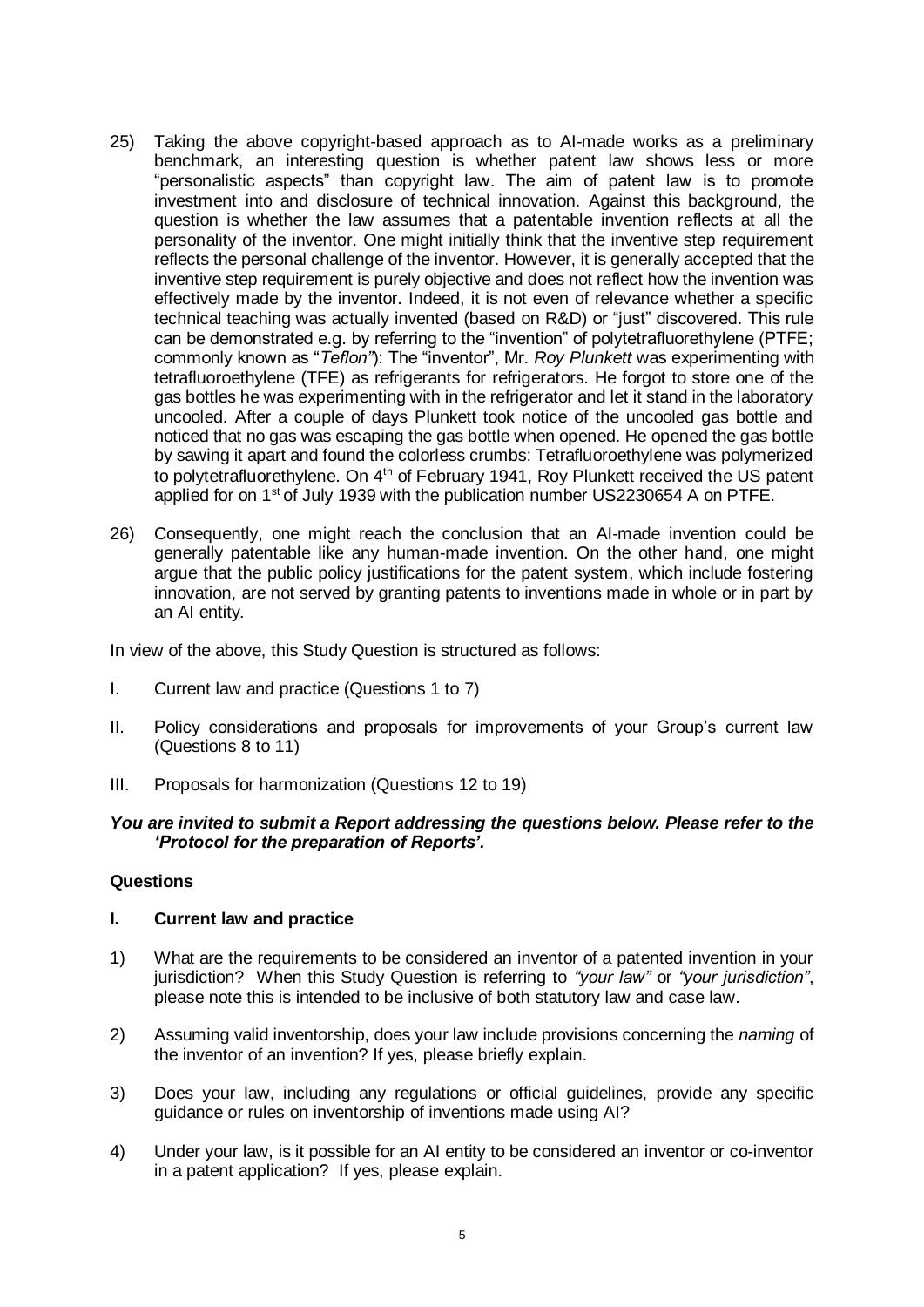- 5) Under your law, is it possible to *name* an AI entity as an inventor or co-inventor in a patent application? If yes, please explain.
- 6) In connection with a hypothetical patentable invention made using AI, which of the following contributions by one or more human contributors could be considered under your law as being at least co-inventorship of an invention made using AI? In each case, please explain why or why not. Please note this question does not consider inventorship of the AI itself; only inventorship of an invention made using the AI:
	- *(a)* Using AI to design a particular type of product or process, when the resulting patentable invention is of the type of product or process intended (*e.g.*, a car designer who wishes to design a car body might start with a general shape, and then use AI to perfect aerodynamic or other characteristics leading to a patentable invention. Here, AI is being used as a tool to help invent, but the intent for the result lies with the user);
	- *(b)* Using AI to achieve a particular intended goal, when a resulting patentable invention made using the AI is not directly related to that intended goal (*e.g.*, an AI system is developed to go through social media data looking for one thing and then discovers a useful relationship leading to a patentable invention that was not an original objective of the system);
	- *(c)* Designing or contributing to the design of the AI algorithm that is used in (a) or (b);
	- *(d)* Selecting the data or the source of the data that is used to train the AI algorithm used in (a) or (b);
	- *(e)* Generating or selecting the data or the source of the data that is input to the trained AI algorithm used in (a) or (b); and
	- *(f)* Selecting one from a large number of outputs produced by the AI of (a) or (b) and recognizing it to be a patentable invention.
- 7) Assuming an invention was made using at least a minimum amount of AI contribution during the inventive process at any stage, would this be considered as a red flag under your law leading to an exclusion of the patentability of the invention as a whole? Please briefly explain.

### **II. Policy considerations and proposals for improvements of your Group's current law**

- 8) According to the opinion of your Group, is your current law regarding inventorship of inventions made using AI adequate? Please briefly explain.
- 9) According to the opinion of your Group, would recognition of an AI entity as an inventor or co-inventor conflict with the public policy issue of fostering innovation (you may also refer to other general patent law doctrines under your law, if applicable)? Please briefly explain.
- 10) In your jurisdiction, what is the purpose of *naming* the inventor in the patent application? Does the naming of the inventor in the patent application, if applicable, consider aspects of personal rights under your law, *e.g.*, does it fulfill a reward function for personal effort? Please briefly explain.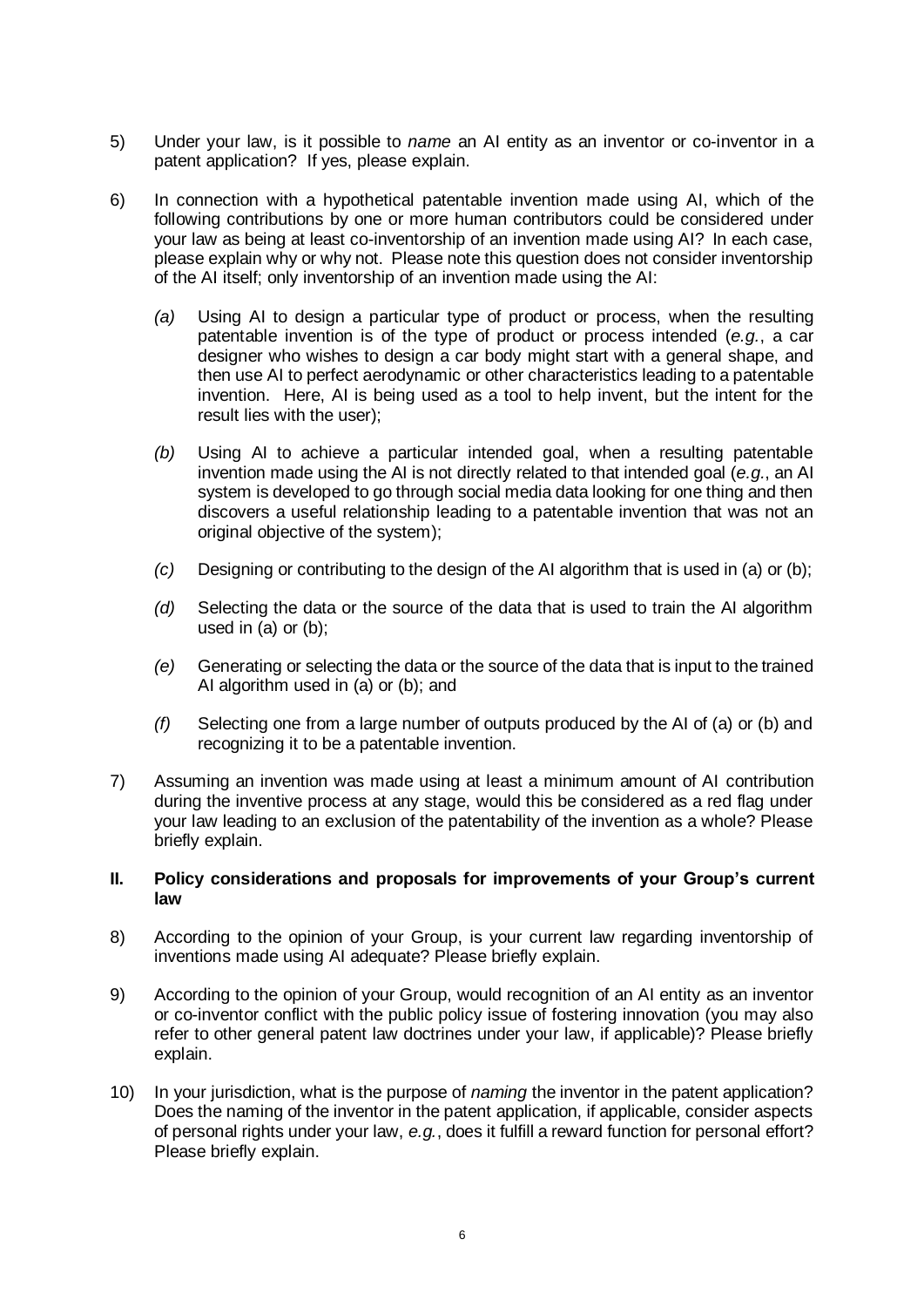11) According to the opinion of your Group, would the recognition of inventorship by an AI entity conflict with or undermine the purpose of *naming* the inventor in the patent application you identified in question 10? Please briefly explain.

## **III. Proposals for harmonization**

*Please consult with relevant in-house / industry members of your Group in responding to Part III.*

12) Do you consider international harmonization regarding inventorship of inventions made using AI as desirable? Please briefly explain.

*If YES, please respond to the following questions without regard to your Group's current law or practice.*

*Even if NO, please address the following questions to the extent your Group considers your Group's current law or practice could be improved.*

- 13) What should be the requirements to be considered an inventor or co-inventor of an invention made using AI?
- 14) Should an AI entity, for example when considered as an "artificial person", be considered an inventor or co-inventor of an invention made at least in part by contribution from the AI entity assuming the same contribution, if made by a human inventor, would be considered inventorship under applicable patent law?
- 15) If AI is considered an inventor or co-inventor of an invention made using AI, should it be possible to *name* AI as an inventor or co-inventor in a patent application?
- 16) In connection with a hypothetical patentable invention made using AI, which of the following contributions by one or more human contributors should be considered under your law as being at least co-inventorship of the invention made using AI? In each case, please explain why or why not. Please note this question does not consider inventorship of the AI itself; only inventorship of an invention made using the AI:
	- *(a)* Using AI to design a particular type of product or process, when the resulting patentable invention is of the type of product or process intended (e.g., a car designer who wishes to design a car body might start with a general shape, and then use AI to perfect aerodynamic or other characteristics leading to a patentable invention. Here, AI is being used as a tool to help invent, but the intent for the result lies with the user);
	- *(b)* Using AI to achieve a particular intended goal, when a resulting patentable invention made using the AI is not directly related to that intended goal (e.g., an AI system is developed to go through social media data looking for one thing and then discovers a useful relationship leading to a patentable invention that was not an original objective of the system);
	- *(c)* Designing or contributing to the design of the AI algorithm that is used in (a) or (b);
	- *(d)* Selecting the data or the source of the data that is used to train the AI algorithm used in (a) or (b);
	- *(e)* Generating or selecting the data or the source of the data that is input to the trained AI algorithm used in (a) or (b); and